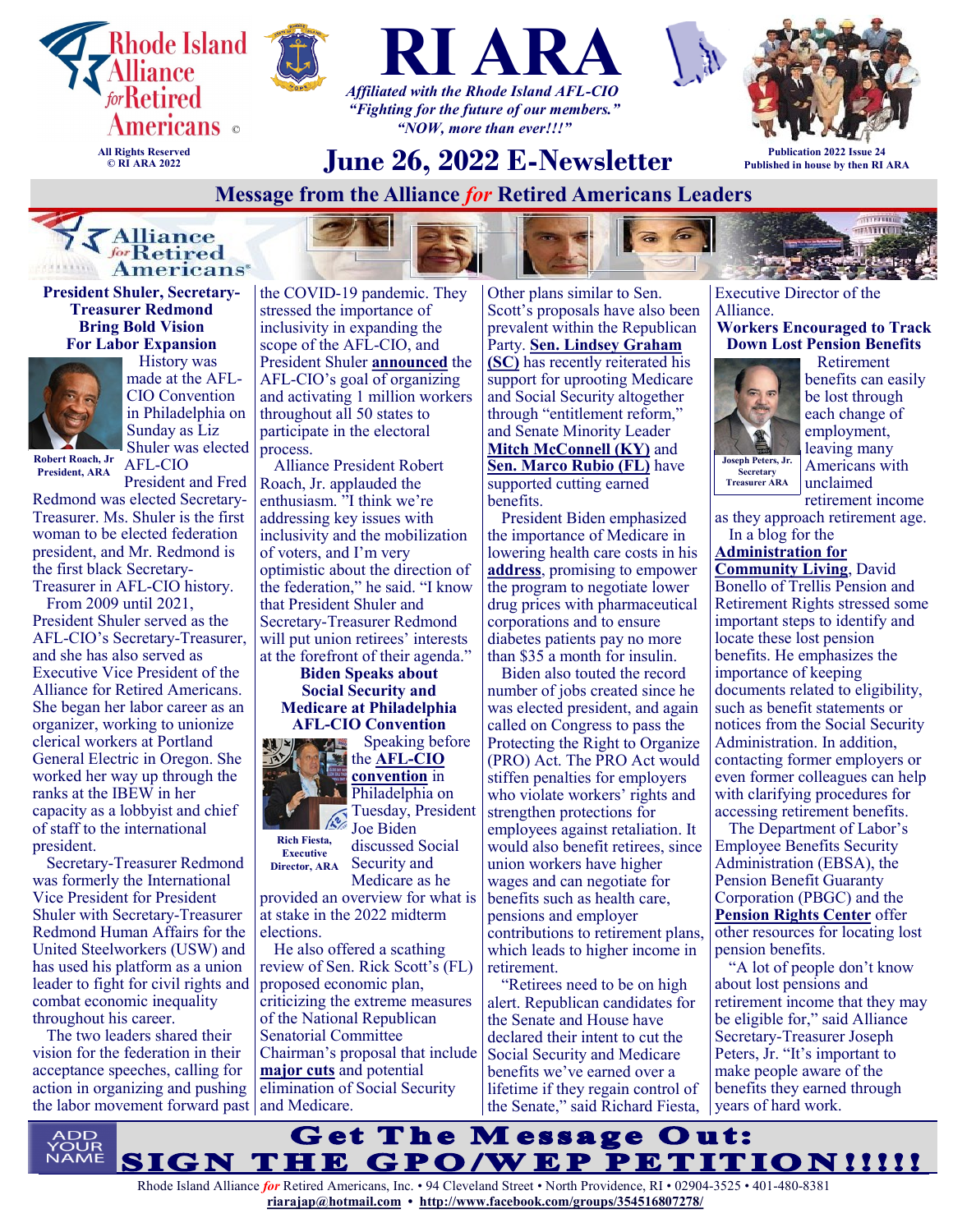# **Republicans are promising to come after your Social Security and Medicare**

Make no mistake about it – between Rick Scott's agenda that would end the Medicare and Social Security guarantee and Lindsey Graham confirming Republican majorities could go after these critical programs, it's clear Republicans are laying the groundwork to gut Medicare and Social Security – further raising the stakes of this November's elections.

Every Republican lawmaker on the Hill has to answer these questions: Why are they still committed to ripping away critical programs millions of Americans rely on? Do they agree with plans from a member of Mitch McConnell's leadership team and the leading Senate Republican on the budget to end Social Security and Medicare as

we know it?

Yesterday, Lindsey Graham suggested Senate majorities would try to gut Medicare and Social Security, and rip the rug out from underneath millions of Americans, including seniors – "entitlement reform is a must."

**[Politico](https://www.politico.com/minutes/congress/06-13-2022/a-sort-of-real-senate-debate/)**: "Lindsey's pledge: If Republicans regain control of the Senate following the midterms, the current Senate Budget ranking member is laying the groundwork: 'Entitlement reform is a must for us to not become Greece."

That's to say nothing of NRSC Chair and Florida Senator Rick Scott's policy agenda many Republicans are coalescing around, which would end the Social Security and Medicare



guarantee. **[Washington Post](https://www.washingtonpost.com/elections/2022/04/18/rick-scott-senate/)**: "But during the seven weeks of turmoil since Scott dropped a provocative conservative policy bomb

on an unsuspecting party — a plan that called for tax increases and expiration dates for all federal laws, including those establishing Social Security and Medicare — he has not once expressed regret. Instead, the former hospital chain CEO and two-term governor, the richest man in the Senate, argues that he owes his detractors nothing."

**[Washington Post Opinion:](https://www.washingtonpost.com/opinions/2022/03/11/yes-voters-deserve-know-this-gop-plan-would-raise-taxes-by-1-trillion/)** "Scott's plan would also sunset — eliminate — all federal legislation over five years, under the (risky) assumption that worthy laws would be reenacted.

That could mean an end to Social Security, Medicare, Medicaid, everything else mentioned above and potentially more."

**[Up North News](https://upnorthnewswi.com/2022/04/21/ron-johnson-thinks-a-gop-plan-for-tax-increases-and-the-potential-end-of-medicare-and-social-security-is-a-positive-thing/)**: "Ron Johnson Thinks a GOP Plan for Tax Increases and the Potential End of Medicare and Social Security Is a 'Positive Thing'"

**[The Daily Beast](https://www.thedailybeast.com/gop-candidates-cant-stop-touching-the-third-rail-of-politics)**: "At least four GOP candidates in the most important battleground states this fall have either explicitly expressed support for Scott's plan or have campaigned on the political views that form the foundation of his platform."

Watch the Lindsey Graham interview **[here](https://twitter.com/DNCWarRoom/status/1536436486119346176)**.

**[Read another article on how](https://www.msn.com/en-us/news/politics/republicans-want-to-reform-social-security-behind-closed-doors-%e2%80%94-beware/ar-AAYwj5d?li=BBnb7Kz&fbclid=IwAR0XFOusKkLtLv3WfQ9BgKpsgW7jYLpnNSfA1ww5rwD9iizj9lu6syS39Yc)  [the Republicans want the](https://www.msn.com/en-us/news/politics/republicans-want-to-reform-social-security-behind-closed-doors-%e2%80%94-beware/ar-AAYwj5d?li=BBnb7Kz&fbclid=IwAR0XFOusKkLtLv3WfQ9BgKpsgW7jYLpnNSfA1ww5rwD9iizj9lu6syS39Yc)  [change SS, Medicare &](https://www.msn.com/en-us/news/politics/republicans-want-to-reform-social-security-behind-closed-doors-%e2%80%94-beware/ar-AAYwj5d?li=BBnb7Kz&fbclid=IwAR0XFOusKkLtLv3WfQ9BgKpsgW7jYLpnNSfA1ww5rwD9iizj9lu6syS39Yc)  [Medicaid.](https://www.msn.com/en-us/news/politics/republicans-want-to-reform-social-security-behind-closed-doors-%e2%80%94-beware/ar-AAYwj5d?li=BBnb7Kz&fbclid=IwAR0XFOusKkLtLv3WfQ9BgKpsgW7jYLpnNSfA1ww5rwD9iizj9lu6syS39Yc)**

# **How does the COLA affect my Social Security retirement benefits?**

Inflation is beginning to impact Consumer Price Index, the wallets of many across the country, but seniors, many of whom are on a fixed income, are really struggling to keep up. Twenty-three percent of people over sixty-five **[reported](https://www.census.gov/data/tables/2021/demo/hhp/hhp30.html)  [difficulty covering basic](https://www.census.gov/data/tables/2021/demo/hhp/hhp30.html)  [household expenses](https://www.census.gov/data/tables/2021/demo/hhp/hhp30.html)** in May.

This is up from sixteen percent during the same period last year.

The Senior Citizens League (SCL) has released the **[preliminary results](https://seniorsleague.org/social-security-buying-power/)** of a study showing that many Social Security recipients have lost around forty percent of their purchasing power since 2000. In part, much of this loss stems from inflation currently affecting the market.

What is the COLA?

The Cost-of-living-adjustment, or COLA is a percent increase applied to Social Security benefits each year based on price increases in the market. The

which measures inflation across a wide variety of goods and services, is used to calculate the COLA.

The indicator used to determine the Social Security COLA is the CPI-W or Consumer Price Index for Urban Wage Earners and Clerical Workers. Since the 2022 COLA was announced, the CPI-W has tracked an additional seventy percent price increase in the average price of consumer goods. These increases are not accounted for in the benefit amounts currently distributed. The Social Security Administration collects and analyzes CPI-W data from July, August, and September to determine the COLA. When will the 2023 COLA be

announced? The Social Security Administration will announce next year's COLA in October,



and the amount will be applied to benefits beginning in January 2023. Based on current inflation trends, the SCL

has estimated that next year's COLA could reach 8.3 percent, surpassing the historic 5.9 percent increase announced last year.

Medicare faces serious funding challenges in the coming decade?

As the Baby Boomers, the US' largest generation, begin to retire, there are many concerns over the solvency of Social Security in the long term.

Senators Bernie Sanders and Congressman Peter DeFazio introduced the **[Social](https://www.sanders.senate.gov/press-releases/media-advisory-chairman-sanders-to-hold-budget-committee-hearing-on-saving-and-expanding-social-security/)  [Security Expansion Act](https://www.sanders.senate.gov/press-releases/media-advisory-chairman-sanders-to-hold-budget-committee-hearing-on-saving-and-expanding-social-security/)** last week, which would ensure the program's financial stability moving forward.

The bill mandates that wealthier taxpayers contribute what Sanders and DeFazio describe as their "fair share" by lifting the upper-income cap to mandate that workers with higher -incomes pay a proportional payroll tax to Social Security, compared to workers with lower salaries.

Additionally, The leaders have made it clear that this change would not raise taxes for ninetythree percent of households and could increase **[benefit amounts](https://en.as.com/latest_news/will-social-security-recipients-in-the-us-receive-an-extra-200-a-month-n/)  [by up to \\$200 a month](https://en.as.com/latest_news/will-social-security-recipients-in-the-us-receive-an-extra-200-a-month-n/)**.

Additionally, the bill would create a new CPI for the elderly based on goods and services they tend to rely on to give the Social Security Administration a better indicator upon which to determine the COLA for a given year. Defending the creation of this new index, lawmakers said that compared to younger people, seniors "spend a disproportionate amount of their income on health care and prescription drugs and that would be reflected in the formula for calculating COLAs under this legislation."

**Real Seniors REACT in HORROR to GOP Plan to eliminate Social Security, Medicare & Medicaid** 





**Watch this video with Senator Rick Scott (R-FL) and Senator Ron Johnston (R-WI) on Senator Scott's "Rescue America Plan" that includes a plan to "sunset" Social Security, Medicare and Medicaid every five (5) years.** 

# **[Watch the video here](https://youtu.be/7Lq0xIQQZa0)**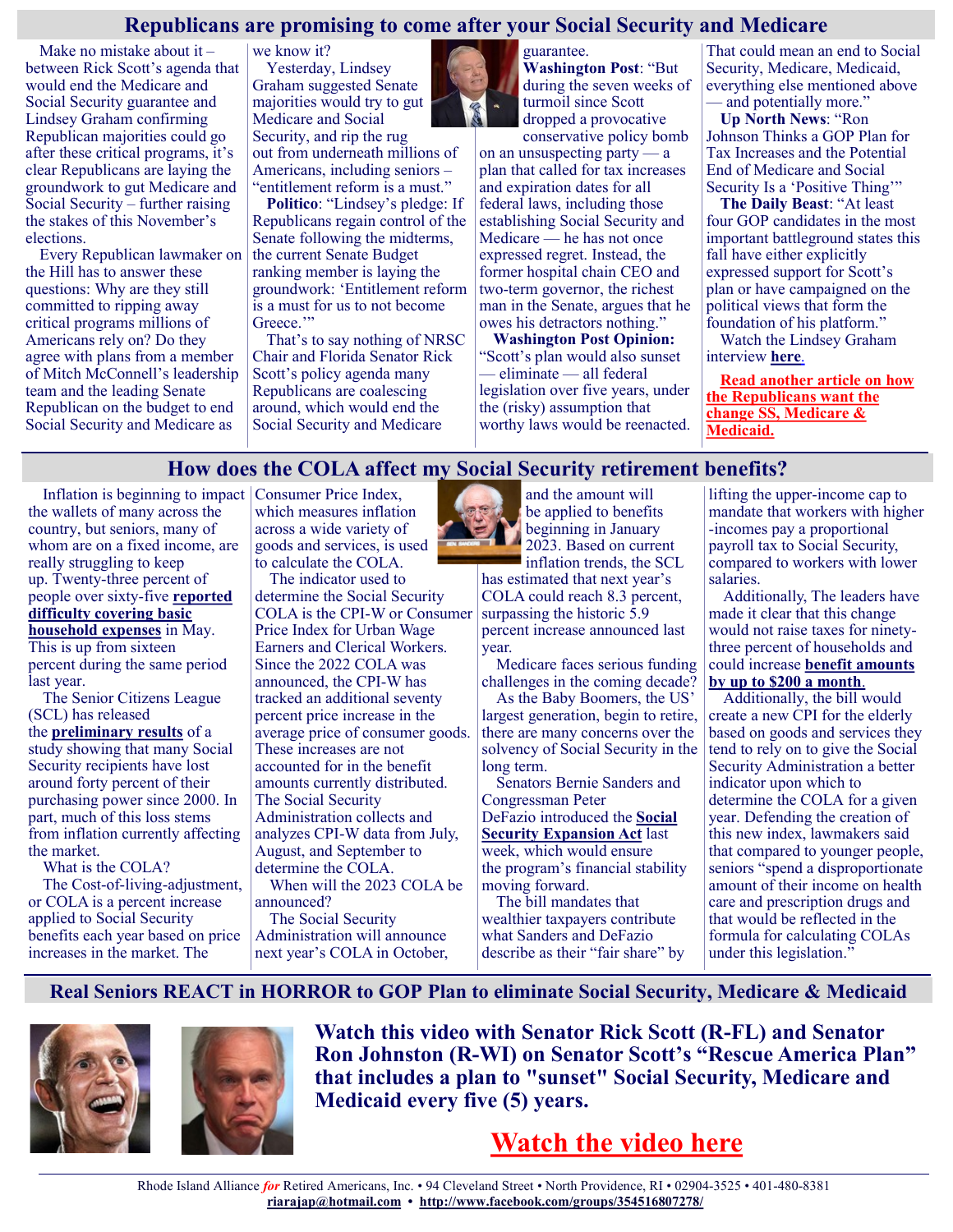# **Report Investigates Benefits and Costs of Adding an Out-of-Pocket Cap in Traditional Medicare**

Early this month, the Urban Institute **[released a report](https://www.urban.org/research/publication/adding-out-pocket-spending-limit-traditional-medicare)** that investigated adding a \$5,000 outof-pocket limit to Original Medicare (OM), and limiting spending by specific payers, including beneficiary out-ofpocket, supplementary coverage plan, and Medicaid. The report found that such a change would decrease beneficiary spending, as well as for Medicaid, and supplemental insurance like **[Medigap](https://www.medicareinteractive.org/get-answers/medicare-health-coverage-options/supplemental-insurance-for-original-medicare-medigaps/medigap-overview)**, while increasing Medicare program spending.

Currently, people in OM and those with Part D prescription drug coverage do not have any limit to their potential yearly medical costs. This sets this coverage apart from individual Marketplace plans, Medicare Advantage, and most employerbased coverage. It also puts enrollee financial security at risk. The lack of an out-of-pocket limit can leave beneficiaries exposed to unmanageable expenses. While lower income beneficiaries may be able to enroll in Medicaid

or **[Medicare Savings](https://www.medicareinteractive.org/get-answers/cost-saving-programs-for-people-with-medicare/medicare-savings-programs-qmb-slmb-qi/medicare-savings-program-basics)  [Programs \(MSPs\)](https://www.medicareinteractive.org/get-answers/cost-saving-programs-for-people-with-medicare/medicare-savings-programs-qmb-slmb-qi/medicare-savings-program-basics)** that reduce their expenses and others might have access to **[retiree plans](https://www.medicareinteractive.org/get-answers/coordinating-medicare-with-other-types-of-insurance/retiree-insurance-and-medicare/retiree-insurance-and-medicare-coordination)** or may buy Medigap plans to help cover Medicare costs, many have nowhere to turn for help.

Urban investigates what the effect would be of instituting a \$5,000 out-of-pocket cap in OM, including Parts A (hospital coverage), B (outpatient coverage), and D (prescription drug coverage). The report shows that currently, most OM beneficiaries, 32.6 million, face costs below \$5,000 per year. These expenditures are typically covered by out-of-pocket spending or by supplements like Medicaid or Medigap. Approximately 4.5 million have expenditures above \$5,000: 3 million face costs between \$5,000 and \$10,000, 800,000 between \$10,000 and \$15,000, and 800,000 over \$15,000. The researchers estimate that a



pocket, Medicaid, and Medigap spending in half for high-cost

beneficiaries. Medicare would cover the difference. This would increase Medicare spending for this population by approximately \$8,500 (12.9%) per year. Across the whole OM population, this cap would decrease their cost sharing by 27.6%, split across out-of-pocket, Medicaid, and Medigap, and increase Medicare program spending by an estimated \$1,000 per person (7.8%). Part D's portion of this change would be substantial. Out-of-pocket spending on Part D would drop by \$1 billion (11.4%) while Medicare program spending for OM Part D enrollees would increase by 13.1%.

Urban also investigates two other alternatives: adding an outof-pocket cap of \$2,000 to Part D in addition to a general \$5,000 limit, and modeling a \$7,550 limit, which is the Medicare Advantage (MA) in-network outof-pocket maximum for 2022. Adding the Part D cap would benefit an additional 200,000 beneficiaries and add \$2 billion in Medicare spending. Using the higher MA cap would cost around \$14 billion less but would benefit 2 million fewer beneficiaries than the standalone \$5,000 cap.

This report shows the important benefits and costs of adding a cap to Original Medicare. At Medicare Rights, we support limiting beneficiary out-of-pocket costs program wide, including in Part D. This cap should also apply to—and be lower than current MA limits, which are too high. These updates would greatly improve access and affordability for millions.

We will continue to urge. Congress and the Administration to advance such a proposal in their ongoing efforts to better protect the health, financial security, and well-being of everyone who relies on the program.

# **Final Installment of Helpline Trends Report Series Examines Need for Comprehensive Medicare Dental Benefit**

This is part 4 of the helpline trends report series. Read **[part](https://www.medicarerights.org/medicare-watch/2022/05/26/medicare-rights-annual-trends-report-outlines-key-challenges-facing-people-with-medicare)  [1,](https://www.medicarerights.org/medicare-watch/2022/05/26/medicare-rights-annual-trends-report-outlines-key-challenges-facing-people-with-medicare) [part 2](https://www.medicarerights.org/medicare-watch/2022/06/02/medicare-rights-trends-report-highlights-medicare-advantage-and-part-d-coverage-denials)**, and **[part 3](https://www.medicarerights.org/medicare-watch/2022/06/09/medicare-rights-trends-report-shows-part-d-enrollees-continue-to-struggle-with-costs-and-other-barriers-to-care)**. In 2020–2021, the need for a comprehensive Medicare dental benefit drove around 5% of all Helpline calls. **[Original](https://www.medicareinteractive.org/get-answers/medicare-covered-services/limited-medicare-coverage-vision-and-dental/medicare-and-dental-care)  [Medicare covers few dental](https://www.medicareinteractive.org/get-answers/medicare-covered-services/limited-medicare-coverage-vision-and-dental/medicare-and-dental-care)  [services](https://www.medicareinteractive.org/get-answers/medicare-covered-services/limited-medicare-coverage-vision-and-dental/medicare-and-dental-care)**. While Medicare

Advantage (MA) plans can offer oral care as a supplemental benefit, they typically only cover very basic services, such as cleanings and x-rays. MA plans may also limit the annual benefit amount, their cost-sharing percentage, and the enrollee's choice of provider. For example, in **[2021](https://www.kff.org/medicare/issue-brief/medicare-and-dental-coverage-a-closer-look/)**, among MA enrollees with some dental coverage, 88% had plans with frequency limits, 78% had a cap on care, 59% had a maximum benefit of \$1,000 or less, and the most common coinsurance rate was 50%.

Given this landscape, we frequently hear from people with Original Medicare and MA who are on the hook for expensive dental bills, or who are forced to go without critical, necessary care due to affordability concerns-

many of whom are experiencing worse oral and overall health as a result.

#### **Medicare Improvement Opportunities**

\$5,000 cap would cut out-of-

A recent Kaiser Family Foundation (KFF) report found that nearly half of the Medicare population—**[24 million people](https://www.kff.org/medicare/issue-brief/medicare-and-dental-coverage-a-closer-look/)** lacked dental coverage in 2019. This translated into low utilization rates, particularly among communities of color: 47% of beneficiaries reported not having a dental visit in the past year, but rates were higher among those who were Black (68%), Hispanic (61%), had low incomes (73%), or were in fair or poor health (63%). Racial and ethnic minorities are also more likely to experience serious oral health problems. Black Medicare enrollees are twice as likely to have **[complete tooth](https://www.cdc.gov/nchs/products/databriefs/db368.htm)  [loss](https://www.cdc.gov/nchs/products/databriefs/db368.htm)** and **[untreated cavities](https://www.cdc.gov/oralhealth/oral_health_disparities/index.htm#:~:text=65%20or%20Older-,Untreated%20cavities%20and%20racial%20or%20ethnic%20groups.,older%20non%2DHispanic%20White%20adults.)** than are white enrollees.

Because oral health is tied to other aspects of physical health, the effects of poor or forgone dental care can quickly snowball,



leading to intensive needs and higher costs, to the detriment of the enrollee and the program. As KFF

notes, "(l)ack of dental care can exacerbate chronic medical conditions, such as diabetes and cardiovascular disease, contribute to delayed diagnosis of serious medical conditions, and lead to preventable complications that sometimes result in costly emergency room visits." Previous **[analysis](https://oralhealth.hsdm.harvard.edu/files/oralhealth/files/avalere_health_estimated_impact_of_medicare_periodontal_coverage.pdf)** has shown a Medicare dental benefit could save the program \$63.5 billion over ten years, largely due to reduced spending on preventable hospital stays and acute care.

**Policy Recommendations** Medicare Rights supports providing comprehensive oral as well as vision and hearing coverage within Medicare Part B. This should be a core benefit, not a standalone or supplemental design. The latter approach would undermine the universality of the program and the efficacy of the coverage. It would also be more challenging to navigate and administer, in part due to

confusion and payment issues that would arise when it is unclear which part of Medicare should be covering a service.

For too long, policies have separated the mouth from the rest of the body even though the connection between oral health and overall health is well documented. Expanded coverage would reduce costs to Medicare by preventing the need for more acute care later, and by strengthening treatment for persistent medical conditions already covered by the program including cancer, diabetes, and heart disease. We urge Congress to act without delay to fill this harmful gap in Medicare coverage.

Read the report, *[Medicare](https://www.medicarerights.org/policy-documents/2020-2021-medicare-trends-and-recommendations)  [Trends and Recommendations:](https://www.medicarerights.org/policy-documents/2020-2021-medicare-trends-and-recommendations)  [An Analysis of 2020](https://www.medicarerights.org/policy-documents/2020-2021-medicare-trends-and-recommendations)-2021 Call [Data from the Medicare Rights](https://www.medicarerights.org/policy-documents/2020-2021-medicare-trends-and-recommendations)  [Center's National Helpline](https://www.medicarerights.org/policy-documents/2020-2021-medicare-trends-and-recommendations)***.** Read the **[first,](https://www.medicarerights.org/medicare-watch/2022/05/26/medicare-rights-annual-trends-report-outlines-key-challenges-facing-people-with-medicare) second**, and **[third](https://www.medicarerights.org/medicare-watch/2022/06/09/medicare-rights-trends-report-shows-part-d-enrollees-continue-to-struggle-with-costs-and-other-barriers-to-care)** installments of our Helpline Trends report series.

**[Read more about the need for](https://www.medicarerights.org/medicare-watch/2022/02/17/community-statement-highlights-need-for-medicare-coverage-for-medically-necessary-oral-care)  [medically necessary dental care](https://www.medicarerights.org/medicare-watch/2022/02/17/community-statement-highlights-need-for-medicare-coverage-for-medically-necessary-oral-care)  [in Medicare.](https://www.medicarerights.org/medicare-watch/2022/02/17/community-statement-highlights-need-for-medicare-coverage-for-medically-necessary-oral-care)**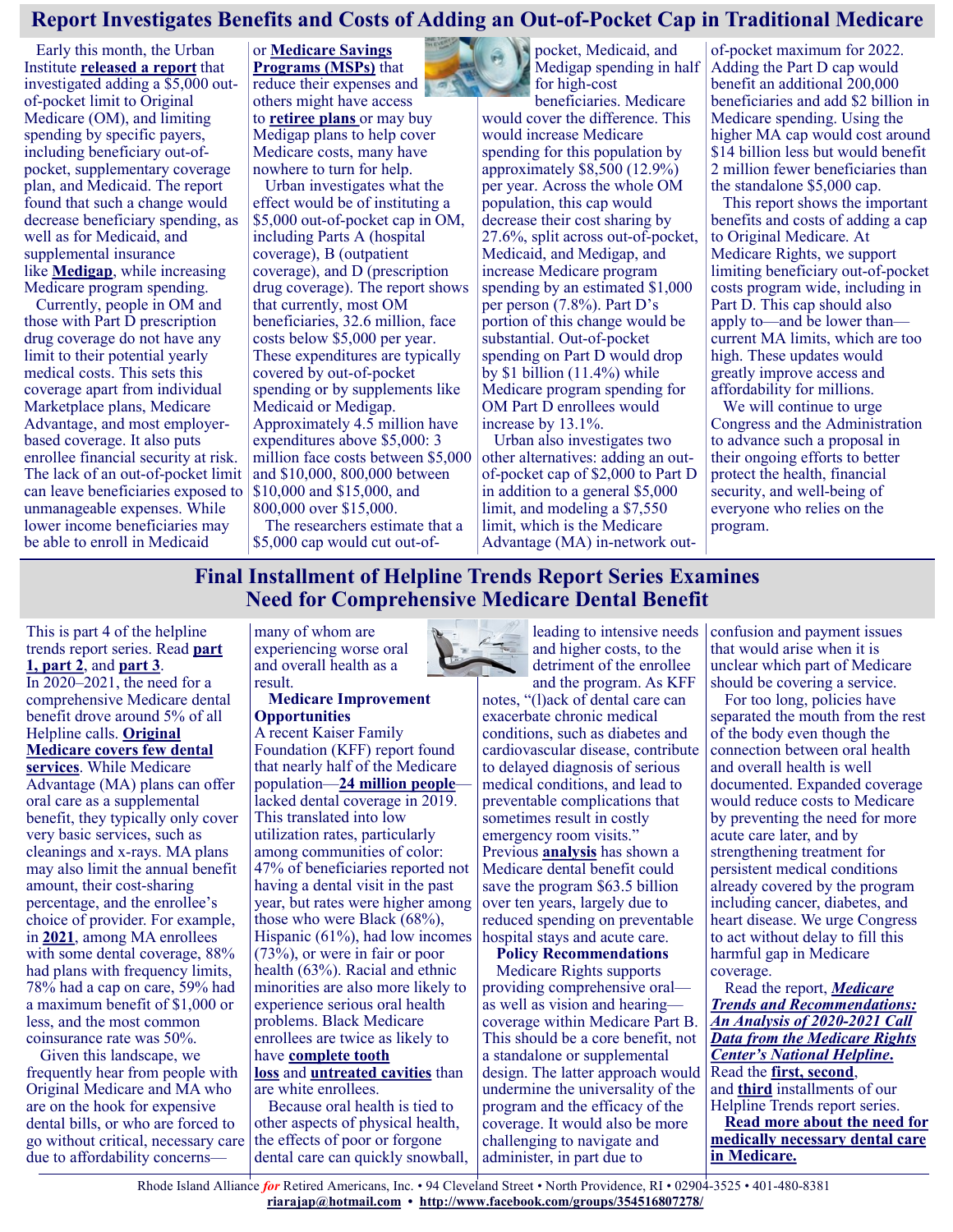# **Congress must overhaul the way it pays Medicare Advantage plans**

For years, government and independent analysts have shown that the Centers for Medicare and Medicaid Services (CMS) is overpaying Medicare Advantage (MA) plans–the corporate health plans that cover Medicare benefits–billions of dollars each year. The government's payment model increases the amount it pays MA plans when they add diagnoses codes to a patient's profile, regardless of whether they provide more services to the patient. Christopher Rowland reports on incidents of fraudulent billing in Medicare Advantage for the **[Washington Post](https://www.washingtonpost.com/business/2022/06/05/medicare-advantage-records-fraud/)**.

The problem with "riskadjusted" capitated payments– fixed monthly payments based on the diagnoses codes in a patient's chart–is that they incentivize insurers to add irrelevant or even inappropriate diagnoses codes to a patient's profile in order to get paid more, driving up Medicare spending. In an ideal world, there would be the ability to monitor the problems and correct the

overpayments. But, CMS does not begin to have the resources to do so.

Kathy Ormsby worked for the Palo Alto Medical Foundation, a subsidiary of Sutter Health in California, which was looking at patients' health histories as a way to get doctors to add diagnoses codes to their records. Sutter dismissed Ormsby's concerns about upcoding. Ormsby found a lot of mistakes, and Sutter had no interest in refunding the government. Medicare Advantage plans appear focused on a 'dash for cash," first and foremost.

Ormsby filed a whistleblower lawsuit against Sutter Health because its practice of adding diagnosis codes. The upcoding was not designed to improve patient care, but rather to increase payments for that patient.

Sutter health ended up paying \$90 million to the government to settle the lawsuit filed by Ormsby last August. It was a

clear case since Ormsby found that nine in ten cancer and stroke

diagnoses were false. More than six in ten fracture diagnoses were also false.

Sutter is hardly the only bad actor. Abusive billing practices appear to have become the **[norm](https://justcareusa.org/justice-department-sues-anthem-for-medicare-advantage-fraud/)  [in Medicare Advantage.](https://justcareusa.org/justice-department-sues-anthem-for-medicare-advantage-fraud/)** Many Medicare Advantage plans see no reason not to give patients as many diagnoses as possible in order to increase their revenues. The government does not pay Medicare Advantage plans, or even adjust payments, based on the cost of services they deliver. Medicare Advantage plan incentives are perverse thanks to this payment model, and the proof is in the pudding.

The **[Justice Department](https://justcareusa.org/justice-department-sues-unitedhealth-medicare-advantage-for-fraud/)** has filed lawsuits against several Medicare Advantage companies for fraudulent billing. Rowland writes: "Justice Department whistleblower allegations and similar lawsuits also are playing out in federal courts against **[UnitedHealth](https://www.justice.gov/opa/pr/united-states-intervenes-false-claims-act-lawsuit-against-unitedhealth-group-inc-mischarging)** 

**[Group,](https://www.justice.gov/opa/pr/united-states-intervenes-false-claims-act-lawsuit-against-unitedhealth-group-inc-mischarging) [Cigna](https://www.fiercehealthcare.com/payer/doj-files-suit-against-cigna-over-allegations-medicare-advantage-fraud)** and **[Anthem](https://www.justice.gov/usao-sdny/pr/manhattan-us-attorney-files-civil-fraud-suit-against-anthem-inc-falsely-certifying)**. The government's Office of Inspector General has audited **[Humana](https://www.npr.org/sections/health-shots/2021/04/20/988817003/humana-inc-overcharged-medicare-nearly-200-million-federal-audit-finds)** and found it overbilled the government. United Healthcare, which is under the umbrella of UnitedHealth Group, and Kaiser Permanente denied any improper conduct. Cigna, Anthem and Humana did not respond to requests for comment.".

Richard Kronick, a health economist, projects that if not stopped, **[overpayments to](https://justcareusa.org/evidence-abounds-that-medicare-advantage-needs-an-overhaul/)  [Medicare Advantage will](https://justcareusa.org/evidence-abounds-that-medicare-advantage-needs-an-overhaul/)  [amount to more than \\$600](https://justcareusa.org/evidence-abounds-that-medicare-advantage-needs-an-overhaul/)  [billion](https://justcareusa.org/evidence-abounds-that-medicare-advantage-needs-an-overhaul/)** in the next nine years. Putting aside the propriety of Medicare Advantage plan behavior to generate more revenue, what's clear is that the risk-adjusted capitated payment system is fraught, leaving insurers holding the bag if they attract too many cancer and stroke patients and profiting wildly if they have disproportionate numbers of people who are relatively healthy…. ..**[Read More](https://justcareusa.org/congress-must-overhaul-the-way-it-pays-medicare-advantage-plans/)**

# **4 Social Security Changes to Expect in 2023**

Millions of retired seniors get benefits through Social Security. And while those benefits aren't designed to sustain retirees in the absence of other income, they still help many people cover their bills and stay afloat financially.

Each year, **[Social](https://www.fool.com/retirement/social-security/?utm_source=msnrss&utm_medium=feed&utm_campaign=article&referring_guid=b1629b27-063b-46fb-8459-fcf90cfe8ec0)  [Security](https://www.fool.com/retirement/social-security/?utm_source=msnrss&utm_medium=feed&utm_campaign=article&referring_guid=b1629b27-063b-46fb-8459-fcf90cfe8ec0)** tends to change based on economic factors. Here are some ways the program might evolve in 2023.

#### **1**. **Benefits should get a nice boost**

In 2022, Social Security benefits got a 5.9% cost-ofliving adjustment, or COLA, which is the most substantial raise seniors had gotten in decades. Because inflation is even higher this year, we can assume that 2023's COLA will be even more substantial.

In fact, based on inflation data so far, some are pointing to a whopping **[8.6% COLA](https://www.fool.com/investing/2022/05/15/social-security-benefits-could-rise-86-in-2023-but/?utm_source=msnrss&utm_medium=feed&utm_campaign=article&referring_guid=b1629b27-063b-46fb-8459-fcf90cfe8ec0)** in 2023. We won't know what next year's COLA looks like until October,

because it will be based on third quarter data from the Consumer Price Index for

Urban Wage Earners and Clerical Workers (CPI-W). But either way, we can expect it to be large.

**2. The wage cap is likely to climb**

Workers don't pay Social Security taxes on all of their earnings. Instead, there's a wage cap implemented each year that limits the amount of income that's subject to taxes.

This year, the wage cap sits at \$147,000. But since that figure is tied to inflation, just like COLAs, we can expect it to rise in 2023 so that higher earners pay Social Security taxes on more of their earnings.

Incidentally, some lawmakers are fighting to increase the wage cap substantially to pump more money into Social Security and prevent future **[benefit cuts.](https://www.fool.com/investing/2022/06/17/social-security-cuts-are-on-the-table-do-these-thi/?utm_source=msnrss&utm_medium=feed&utm_campaign=article&referring_guid=b1629b27-063b-46fb-8459-fcf90cfe8ec0)** So while nobody wants to pay more

taxes, doing so The Motley Fool. could be the ticket

to preserving Social Security for current beneficiaries as well as future generations.

**3**. The maximum benefit is likely to rise

Each year, there's a maximum Social Security benefit recipients can collect. This year, it's **[\\$4,194,](https://www.fool.com/investing/2022/06/05/how-will-your-social-security-stack-up-to-the-4194/?utm_source=msnrss&utm_medium=feed&utm_campaign=article&referring_guid=b1629b27-063b-46fb-8459-fcf90cfe8ec0)** and snagging that sum takes a lifetime of higher earnings, at least 35 years of higher earnings, and a delayed Social Security filing until age 70.

Next year, the maximum benefit is likely to increase. The reality, though, is that most seniors won't be eligible for it. But those who are might enjoy a pretty nice monthly payday.

#### **4. The earnings-test limit is likely to climb**

Seniors who wait until full retirement age (FRA) to claim Social Security don't have to worry about having benefits withheld due to earning too

much money. But those who collect benefits and work simultaneously before FRA risk having benefits withheld if their income exceeds a certain threshold known as the earnings -test limit.

This year, that limit sits at \$19,560 and increases to \$51,960 for those reaching FRA. Next year, we can expect that limit to rise, giving workers more leeway to earn a higher paycheck without having any Social Security income withheld.

Pay attention to Social Security changes

Although Social Security has been around for a long time, specific details of the program can change from one year to the next. And it's important to stay aware of those changes, whether you're already collecting benefits or gearing up to do so in the future.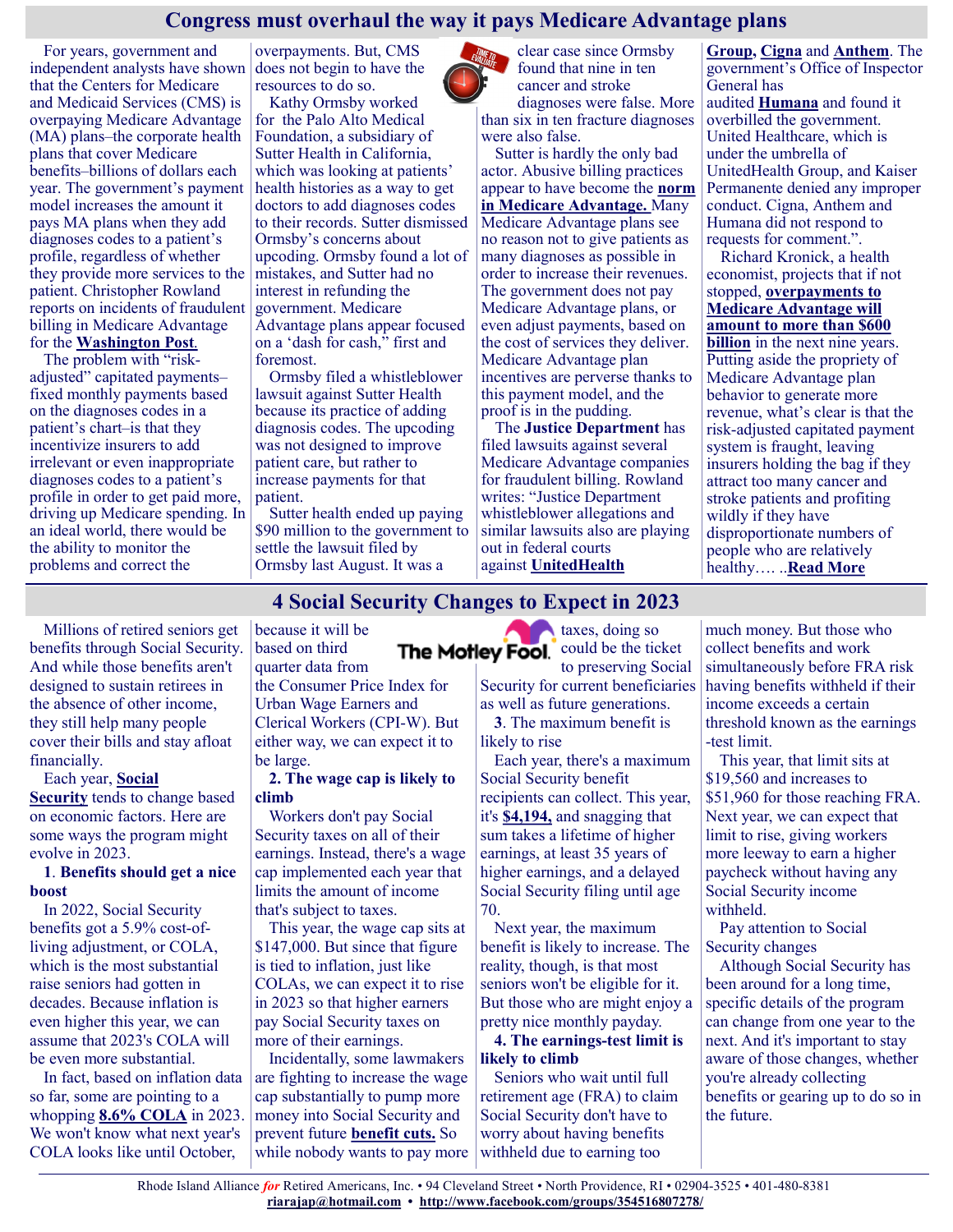# **100 Million People in America Are Saddled With Health Care Debt**

Elizabeth Woodruff drained her retirement account and took on three jobs after she and her husband were sued for nearly \$10,000 by the New York hospital where his infected leg was amputated.

Ariane Buck, a young father in Arizona who sells health insurance, couldn't make an appointment with his doctor for a dangerous intestinal infection because the office said he had outstanding bills.

Allyson Ward and her husband loaded up credit cards, borrowed from relatives, and delayed repaying student loans after the premature birth of their twins left them with \$80,000 in debt. Ward, a nurse practitioner, took on extra nursing shifts, working days and nights.

said. "But we had to have the money." The three are among

more than 100 million people in America ― including 41% of adults

― beset by a health care system that is systematically pushing patients into debt on a mass scale, an investigation by KHN and NPR shows.

The investigation reveals a problem that, despite new attention from the White House and Congress, is far more pervasive than previously reported. That is because much of the debt that patients accrue is hidden as credit card balances, loans from family, or payment plans to hospitals and other medical providers.

To calculate the true extent and burden of this debt, the



KHN-NPR investigation draws on **[a nationwide](https://www.kff.org/health-costs/report/kff-health-care-debt-survey/)  [poll conducted by](https://www.kff.org/health-costs/report/kff-health-care-debt-survey/)  [KFF](https://www.kff.org/health-costs/report/kff-health-care-debt-survey/)** for this project. The poll was designed to capture not just bills

patients couldn't afford, but other borrowing used to pay for health care as well. New analyses of credit bureau, hospital billing, and credit card data by the Urban Institute and other research partners also inform the project. And KHN and NPR reporters conducted hundreds of interviews with patients, physicians, health industry leaders, consumer advocates, and researchers.

The picture is bleak.

In the past five years, more than half of U.S. adults report they've gone into debt because of medical or dental bills, the

KFF poll found.

A quarter of adults with health care debt owe more than \$5,000. And about 1 in 5 with any amount of debt said they don't expect to ever pay it off.

"Debt is no longer just a bug in our system. It is one of the main products," said Dr. Rishi Manchanda, who has worked with low-income patients in California for more than a decade and served on the board of the nonprofit RIP Medical Debt. "We have a health care system almost perfectly designed to create debt."

The burden is forcing families to cut spending on food and other essentials. Millions are being driven from their homes or into bankruptcy, the poll found….**[Read More and see](https://khn.org/news/article/diagnosis-debt-investigation-100-million-americans-hidden-medical-debt/)  [Poll results](https://khn.org/news/article/diagnosis-debt-investigation-100-million-americans-hidden-medical-debt/)**

"I wanted to be a mom," she

## **A Proposal to Import Drugs from Other Countries Creates an Unusual Alliance in the Senate**

Harmony is not often found between two of the most boisterous senators on Capitol Hill, Bernie Sanders (I-Vt.) and Rand Paul (R-Ky.) But it was there at Tuesday's Senate **[Health, Education,](https://www.help.senate.gov/hearings/s-4348-s-958-s-4353-hr-1193-and-s-4053)  [Labor and Pensions](https://www.help.senate.gov/hearings/s-4348-s-958-s-4353-hr-1193-and-s-4053)  [Committee](https://www.help.senate.gov/hearings/s-4348-s-958-s-4353-hr-1193-and-s-4053)** markup

of **[legislation](https://www.help.senate.gov/chair/newsroom/press/murray-leads-help-committee-in-advancing-historic-bipartisan-bills-to-lower-drug-costs-strengthen-workers-retirement-security-more)** to reauthorize the Food and Drug Administration's user fee program, which is set to expire Sept. 30.

This **[user fee program](https://www.fda.gov/news-events/congressional-testimony/fda-user-fee-reauthorization-ensuring-safe-and-effective-drugs-and-biologics-02032022)**, which was first authorized in 1992, allows the FDA to collect fees from companies that submit applications for drug approval. It was designed to speed the approval review process. And it requires reauthorization every five years.

Congress considers this bill a must-pass piece of legislation because it's used to help fund the

FDA, as well as revamp existing policies. As a result, it also functions as a vehicle for other proposals to reach the president's desk — especially those that couldn't get there on their own.

And that's why, on Tuesday, Sanders took advantage of the must-pass moment to propose **[an](https://www.documentcloud.org/documents/22061611-sanders-s4348-amendment-1)  [amendment](https://www.documentcloud.org/documents/22061611-sanders-s4348-amendment-1)** to the user fee bill that would allow for the importation of drugs from Canada and the United Kingdom, and, after two years, from other countries.

Prescription medications are often much less expensive in **[other countries](https://www.healthsystemtracker.org/chart-collection/how-do-prescription-drug-costs-in-the-united-states-compare-to-other-countries/#Per%20capita%20prescribed%20medicine%20spending,%20U.S.%20dollars,%202004-2019)**,



and **[surveys](https://files.kff.org/attachment/Kaiser-Health-Tracking-Poll-November-2016-Topline)** show that millions of Americans have bought drugs from overseas — even though

doing so is technically illegal. "We have talked about

reimportation for a zillion years," said a visibly heated Sanders. "This bill actually does it. It doesn't wait for somebody in the bureaucracy to make it happen. It actually makes it happen." He then went on for several minutes, his tone escalating, citing statistics about high drug prices, recounting anecdotes of people who traveled for drugs, and ending with outrage about pharmaceutical companies' campaign contributions and the number of lobbyists the industry has.

"I always wanted to go to a Bernie rally, and now I feel like I've been there," Paul joked after Sanders finished talking. He went on to offer his support for the Vermont senator's amendment — a rare bipartisan alliance between senators who are on opposite ends of the political spectrum.

"This is a policy that sort of unites many on both sides of the aisle, the outrage over the high prices of medications," added Paul. He said he didn't support drug price controls in the U.S. but did support a worldwide competitive free market for drugs, which he believes would lower prices….**[Read More](https://khn.org/news/article/drug-imports-canada-senate-sanders-paul-unusual-alliance/)**

# **A bear market is jeopardizing people's retirement security**

The stock market is in a downward plunge, and there's no sign that it will be heading in the opposite direction any time soon. As bad as it is for working people fortunate enough to have savings, it is jeopardizing the retirement security of millions of retirees. Martha C. White writes for the **[New York Times](https://www.nytimes.com/2022/06/12/business/retiring-bear-market.html)** about the risk some retirees take when they must rely on their

retirement savings in a bear market.

According to IRS rules, everyone **[must take](https://justcareusa.org/beginning-at-age-70-5-you-must-withdraw-money-from-your-retirement-accounts/)  [money out of their](https://justcareusa.org/beginning-at-age-70-5-you-must-withdraw-money-from-your-retirement-accounts/)** 

**[retirement accounts](https://justcareusa.org/beginning-at-age-70-5-you-must-withdraw-money-from-your-retirement-accounts/)** beginning April 1 of the year after they turn 72. And, that's not easy to do in a down market. Less money in retirement accounts means less income and a need to rethink spending.



some experts believe people need **[\\$150,000 in savings](https://justcareusa.org/150000-your-health-care-costs-in-retirement/)** just to pay healthcare costs in retirement. For many people, Social Security income alone does not even cover basic necessities. We need Congress to

increase Social Security benefits. **The bear market, combined with inflation, is taking a toll on people's retirement security.** At the same time that the market has fallen, prices for consumer goods are climbing fast, which makes retirement living all the more difficult. It goes without saying that retirement insecurity is rising….**[Read More](https://justcareusa.org/a-bear-market-is-jeopardizing-peoples-retirement-security/)**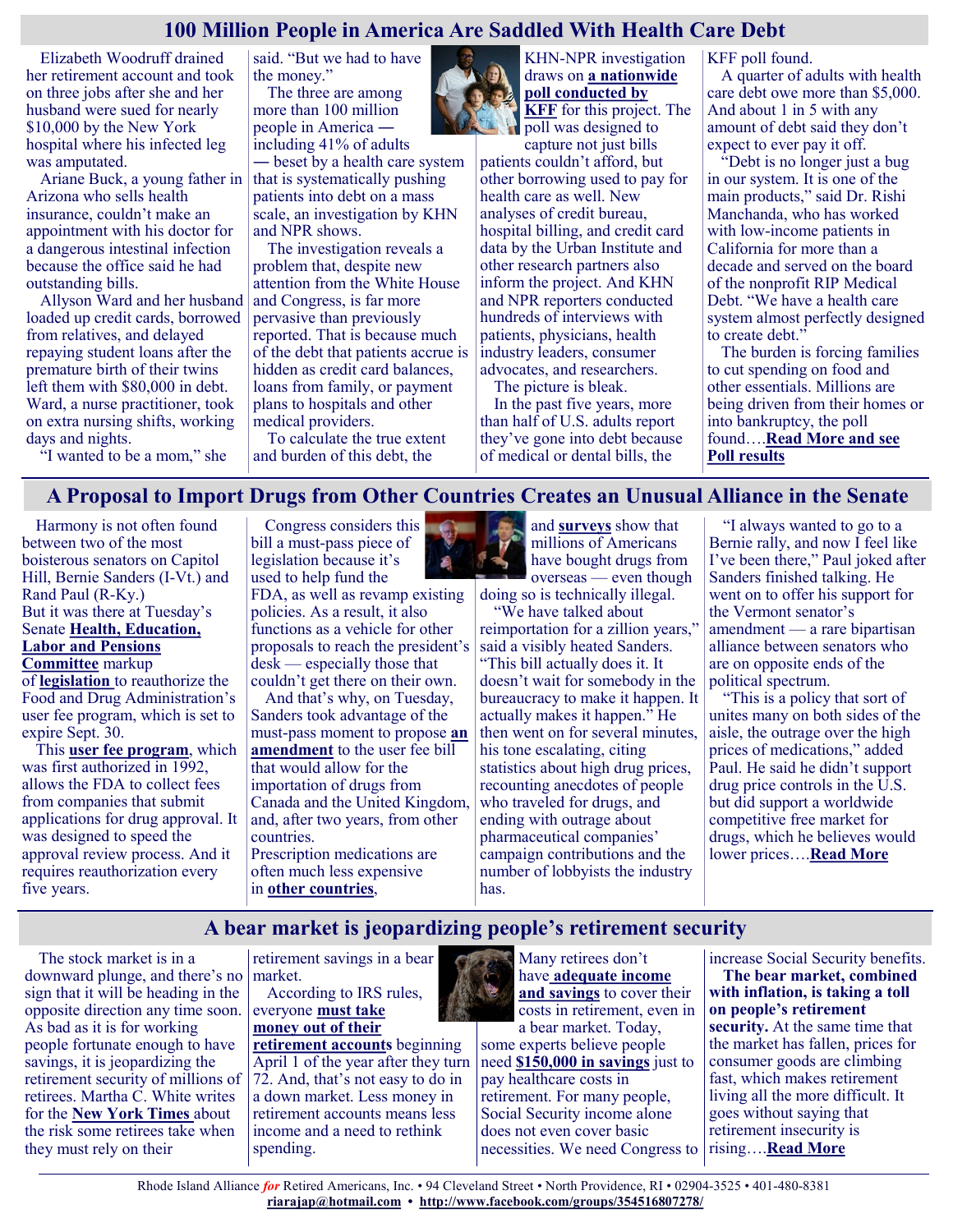## **Nearly 400 Crashes Tied to Self-Driving, Driver-Assist Technologies Since Last Summer**

Nearly 400 crashes have been tied to advanced driverassistance technologies in the past year, the U.S. National Highway Traffic Safety Administration (NHTSA) reported Wednesday.

Those accidents resulted in six deaths and five people being seriously injured, the agency said in the first large-scale safety report it has compiled on automated vehicles, the NHTSA said in a **[news](https://www.nhtsa.gov/press-releases/initial-data-release-advanced-vehicle-technologies)  [release](https://www.nhtsa.gov/press-releases/initial-data-release-advanced-vehicle-technologies)** announcing the new data.

"New vehicle technologies have the potential to help

prevent crashes, reduce crash severity and save lives, and the department is interested in fostering technologies that are proven to do so; collecting this data is an important step in that effort," NHTSA Administrator Dr. Steven Cliff said in the news release.

"As we gather more data, NHTSA will be able to better identify any emerging risks or trends and learn more about how these technologies are performing in the real world," Cliff added. Of the 392 crashes reported,



assistance systems were also involved in incidents, including Honda vehicles in 90, Subarus in 10, and Ford Motor, General Motors, BMW, Volkswagen, Toyota, Hyundai and Porsche vehicles each involved in five or fewer.

Individual driver-assistance components include so-called lane keeping, which helps drivers stay in their lanes, and adaptive cruise control, which maintains a car's speed and brakes automatically when traffic ahead slows, The New York Times reported.

Cliff told reporters that conclusions can't be drawn from the data collected so far because it does not take into account factors like the number of cars from each manufacturer that are on U.S. roads and equipped with these types of technologies, The New York Times reported.

"The data may raise more questions than they answer," he said….**[Read More](https://consumer.healthday.com/b-6-15-nearly-400-crashes-tied-to-self-driving-cars-2657513279.html)**

#### **Preventive Care May Be Free, but Follow-Up Diagnostic Tests Can Bring Big Bills**

When Cynthia Johnson learned more here she would owe \$200 out-ofpocket for a diagnostic mammogram in Houston, she almost put off getting the test that told her she had breast cancer.

"I thought, 'I really don't have this to spend, and it's probably nothing,"" said Johnson, who works in educational assessment at a university. But she decided to go forward with the test because she could put the copay on a credit card.

Johnson was 39 in 2018 when that mammogram confirmed that the lump she'd noticed in her left breast was cancer. Today, after a lumpectomy, chemotherapy, and radiation, she is disease-free. Having to choose between paying rent and getting the testing they need can be a serious dilemma for some patients. Read

Many patient advocates and medical experts say nocost coverage should be extended beyond an initial preventive test to imaging, biopsies, or other services necessary for diagnosing a problem.

"The billing distinction between screening and diagnostic testing is a technical one," said **[Dr. A. Mark Fendrick](https://vbidcenter.org/about-v-bid/meet-v-bid/mark-fendrick/)**, director of the University of Michigan's Center for Value-Based Insurance Design. "The federal government should clarify that commercial plans and Medicare should fully cover all the required steps to diagnose cancer or another problem, not just the first screening test." A study that examined more than 6 million commercial insurance

claims for screening mammograms from 2010 to 2017 found that **[16%](https://jamanetwork.com/journals/jamanetworkopen/fullarticle/2783111)  [required additional](https://jamanetwork.com/journals/jamanetworkopen/fullarticle/2783111)  [imaging](https://jamanetwork.com/journals/jamanetworkopen/fullarticle/2783111)** or other procedures. Half the women who got further imaging and a biopsy **[paid \\$152](https://ihpi.umich.edu/news/follow-costs-can-add-if-free-cancer-screening-shows-potential-problem)  [or more in out](https://ihpi.umich.edu/news/follow-costs-can-add-if-free-cancer-screening-shows-potential-problem)-of-pocket [costs](https://ihpi.umich.edu/news/follow-costs-can-add-if-free-cancer-screening-shows-potential-problem)** for follow-up tests in 2017, according to the study by Fendrick and several colleagues and published by JAMA Network Open.

People who needed testing after other preventive cancer screenings also racked up charges: half paid \$155 or more for a biopsy after a suspicious result on a cervical cancer test; \$100 was the average bill for a colonoscopy after a stool-based colorectal cancer test; and \$424, on average, was charged for

follow-up tests after a CT scan to check for lung cancer, according to additional research by Fendrick and others

Van Vorhis of Apple Valley, Minnesota, did an at-home stool test to screen for colorectal cancer two years ago. When the test came back positive, the 65 year-old retired lawyer needed a follow-up colonoscopy to determine whether anything serious was wrong.

The colonoscopy was unremarkable: It found a few benign polyps, or clusters of cells, that the physician snipped out during the procedure. But Vorhis was floored by the \$7,000 he owed under his individual health plan. His first colonoscopy several years earlier hadn't cost him a cent.….**[Read More](https://retiredamericans.org/preventive-care-may-be-free-but-follow-up-diagnostic-tests-can-bring-big-bills/)**

**Government Agency to Investigate Cause of Higher Drug Costs** 

Pharmacy benefit managers, or PBMs, are companies that manage prescription drug benefits on behalf of health insurers, Medicare Part D drug plans, large employers, and other payers. By negotiating with drug manufacturers and pharmacies to control drug spending, PBMs have a significant behind-thescenes impact in determining total drug costs for insurers, shaping patients' access to medications, and determining how much pharmacies are paid.

PBMs have faced growing scrutiny about their role in rising prescription drug costs and

spending. In fact, there is a major war going on in Washington between PMBs and the big pharmacy manufacturers about whose fault higher drug prices are.

High drug rebates that PBMs require from drug makers may violate federal competition laws if they stifle patient access, according to a policy statement adopted unanimously by the Federal Trade Commission (FTC) last week.

The FTC voted to issue a document outlining how it will use existing competition and



consumer protection laws to examine rebates and fees paid by drug manufacturers to PBMs.

The FTC said it plans to look at whether these payments limit patient access to insulin and other drug products.

The commissioners framed the policy statement as just one component of their broader examination into whether practices by entities involved in the US pharmaceutical distribution chain are resulting in higher drug costs for Americans, especially those with diabetes and other conditions in need of

easy access to continuous, longterm treatment.

TSCL is pleased there will be another investigation about why drug prices are so high and we continue to push Congress to pass legislation this year that would result in lower drug prices. In addition, we note that this new investigation by the FTC could result in measures that might lower drug prices by using existing laws, even if Congress can't manage to pass needed legislation this year.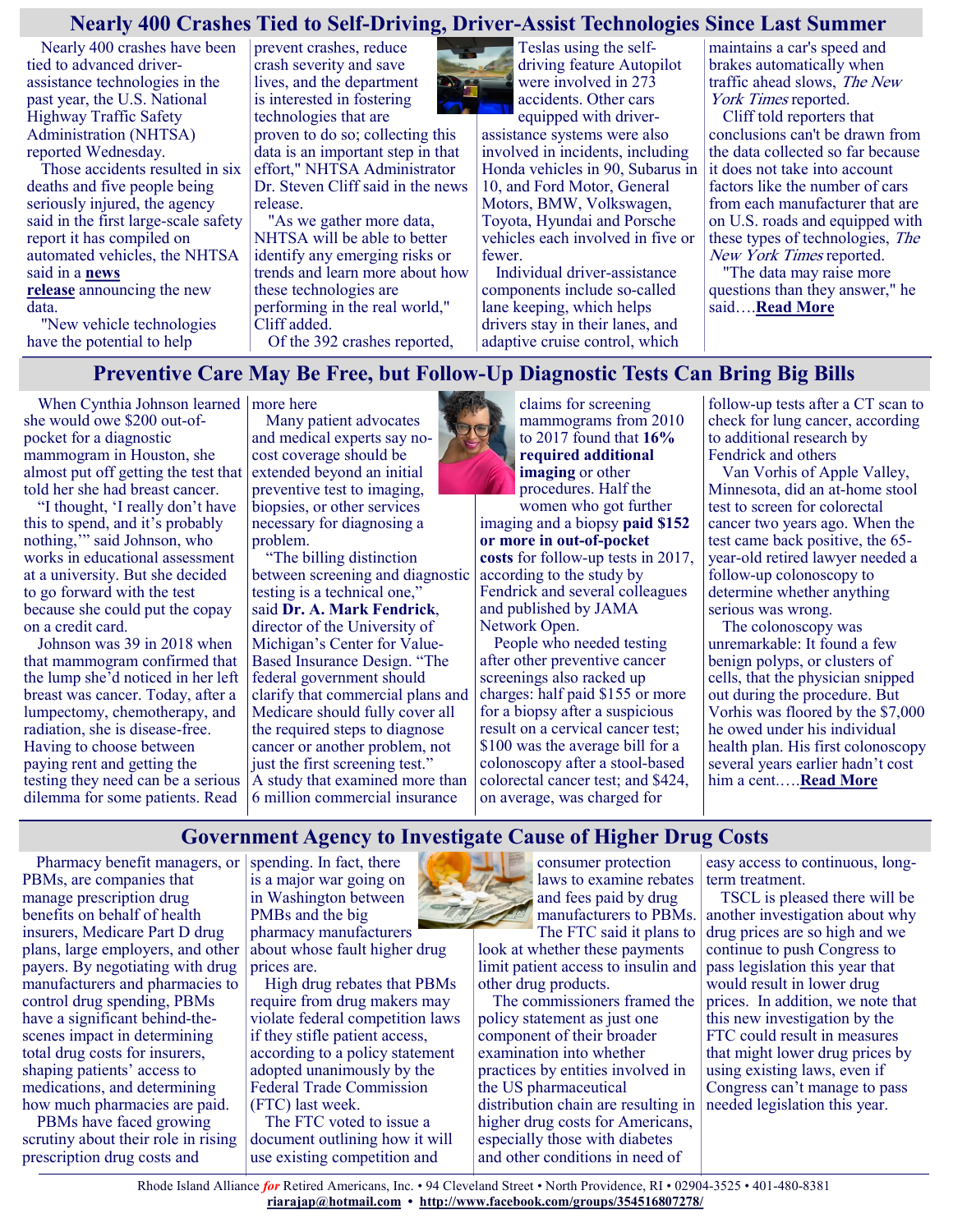# **RI ARA HealthLink Wellness News** HealthLink Wellness



# **Boomers Sicker Than Their Parents Were at Same Age**

There's some discouraging news for baby boomers.

Americans born between 1948 and 1965 are more likely than the generations that preceded them to have multiple health problems as they age, a **[new](https://academic.oup.com/psychsocgerontology/advance-article-abstract/doi/10.1093/geronb/gbac070/6591182?redirectedFrom=fulltext)  [study](https://academic.oup.com/psychsocgerontology/advance-article-abstract/doi/10.1093/geronb/gbac070/6591182?redirectedFrom=fulltext)** shows.

And, many develop two or more health conditions up to 20 years sooner than folks from other generations, too.

Until recently the largest generation group in U.S. history, **[baby boomers](https://www.history.com/topics/1960s/baby-boomers-1)** have always been a force to reckon with due to their sheer numbers. They have transformed pretty much every market they enter, starting with the diaper industry when they were born and then public schools, so it makes sense that boomers are also upending what aging looks like.

For the study, researchers analyzed data on Americans aged 51 and older who took part in a biennial study sponsored by the U.S. **[National Institute on](https://www.nia.nih.gov/health/supporting-older-patients-chronic-conditions)  [Aging](https://www.nia.nih.gov/health/supporting-older-patients-chronic-conditions)**.

Generational timelines often differ. But this study classified

people, based on the generation they were born into, like this: Greatest generation (born 1923 or earlier);

early children of the Depression (1924 to 1930); late children of the Depression (1931 to 1941); war babies (1942 to 1947); early boomers (1948 to 1953); mid boomers (1954 to 1959); and late baby boomers (born 1960 to 1965).

The researchers looked at nine chronic conditions: heart disease; high blood pressure; stroke; diabetes; arthritis; lung disease; cancer (except skin cancer); depression symptoms; and trouble with memory and thinking skills.

Among adults with multiple chronic health problems, arthritis Park. and high blood pressure were the most common for all generations.

But higher rates of depression and diabetes drove the surge in chronic conditions seen in [boomers,](https://www.prb.org/resources/aging-baby-boomers-to-face-caregiving-obesity-inequality-challenges/) the investigators found.

Study author Steven Haas said



the research was designed to spot trends, not to understand what is driving them.

But, Haas added, a confluence of factors is likely involved, including rising rates of obesity as well as social factors, such as income inequality and reduced upward mobility.

"There have been improvements in treating some chronic diseases over the past few decades, which allows people to live longer with disease and as a result leads to higher population-level rates of disease," said Haas, an associate professor of sociology and demography at Pennsylvania State University in University

What's more, he added, technology is helping doctors diagnose some conditions earlier than ever, which also leads to higher numbers.

The findings were published recently in *[The Journals of](https://academic.oup.com/psychsocgerontology/advance-article-abstract/doi/10.1093/geronb/gbac070/6591182?redirectedFrom=fulltext)  [Gerontology: Social Sciences](https://academic.oup.com/psychsocgerontology/advance-article-abstract/doi/10.1093/geronb/gbac070/6591182?redirectedFrom=fulltext)*. The trends portend an

increased strain not only on the well-being of older Americans, but also on government and private health insurance systems.

Dr. Catherine Sarkisian, a geriatrician and professor at the University of California, Los Angeles, said the study underscores the importance of leading a healthy lifestyle, no matter which generation you are part of.

"We should all be exercising every day, and this includes aerobic activity and strength training to help prevent falls, improve mobility, and [boost] metabolism," said Sarkisian, who reviewed the findings.

It's also important to maintain a normal body weight, as obesity is a risk for many chronic health conditions, she added.

"We have dramatically increased the percentage of our population that is obese, and along with this there is an increased burden of diabetes and other diseases," Sarkisian said.

# **Ageism Is Everywhere and Can Harm Health**

In a cancel culture where there's zero tolerance for prejudice, at least one form of discrimination appears to be alive and well.

Ageism involves prejudice based on people's advancing age. It can be as overt **as [not hiring](https://www.aarp.org/work/age-discrimination/still-thrives-in-america/)  [someone](https://www.aarp.org/work/age-discrimination/still-thrives-in-america/)** because they are older, or as subtle as giving a loved one a meant-to-be funny "you're over the hill" birthday card.

And it turns out that nearly all older adults have experienced some form of ageism in their day -to-day lives, a **[new](https://jamanetwork.com/journals/jamanetworkopen/fullarticle/2793359)  [study](https://jamanetwork.com/journals/jamanetworkopen/fullarticle/2793359)** shows.

"Ageism may be the most common form of discrimination and the most socially condoned form," said study author Julie Ober Allen, an assistant professor of health promotion at the University of Oklahoma.

"Awareness of how harmful racism, sexism, homophobia and other '-isms' can be has increased

in the last 60 years, but ageism still gets overlooked and ignored," she added.

Allen led the study as a postdoctoral fellow at the University of Michigan's Institute for Social Research.

For the study, she and her colleagues examined poll results from more than 2,000 people between 50 and 80 years of age about their everyday experiences. The participants received a score based on their answers to 10 questions about their own experiences and beliefs about aging.

The higher the score, the more likely folks were to be in poor physical or mental health, have chronic health conditions, and/or show signs of depression.

Fully 65% of respondents said they regularly see, hear or read jokes about older people, and 45% said they had more personal

experiences, where others assumed they had trouble with technology, vision, hearing or their memory because of their age.

Some questions looked at internalized forms of ageism. Many people agreed that having health problems is part of getting older and that feeling lonely, depressed, sad or worried are part of it as well.

"Some older adults may laugh it off like it's no big deal, but they may internalize it, and these internalized ageism beliefs and stereotypes may be the most harmful," Allen said. When internalized, ageism can affect mental and physical health, she added.

"Like other -isms, ageism is a source of stress, and people have a stress response, so we expect the physical reactions will be the same," Allen said. Stress is known to increase

heart rate, blood pressure, interfere with sleep, and dampen the immune system's ability to fight off viruses, among other negative consequences.

It's time to flip the script, Allen said.

"We need to recognize older adults as individuals, not stereotypes, and we should think about aging as another life stage as opposed to one marked by decline and demise," she said.

The findings were published June 15 in *[JAMA Network](https://jamanetwork.com/journals/jamanetworkopen/fullarticle/2793359)  [Open](https://jamanetwork.com/journals/jamanetworkopen/fullarticle/2793359)***.**

Dr. Catherine Sarkisian, a geriatrician and professor at the University of California, Los Angeles, reviewed the findings. She said the study calls attention to a persistent problem.

"The amount of ageism that is still tolerated is horrible," she said….**[Read More](https://consumer.healthday.com/6-17-ageism-is-everywhere-and-can-harm-health-2657511532.html)**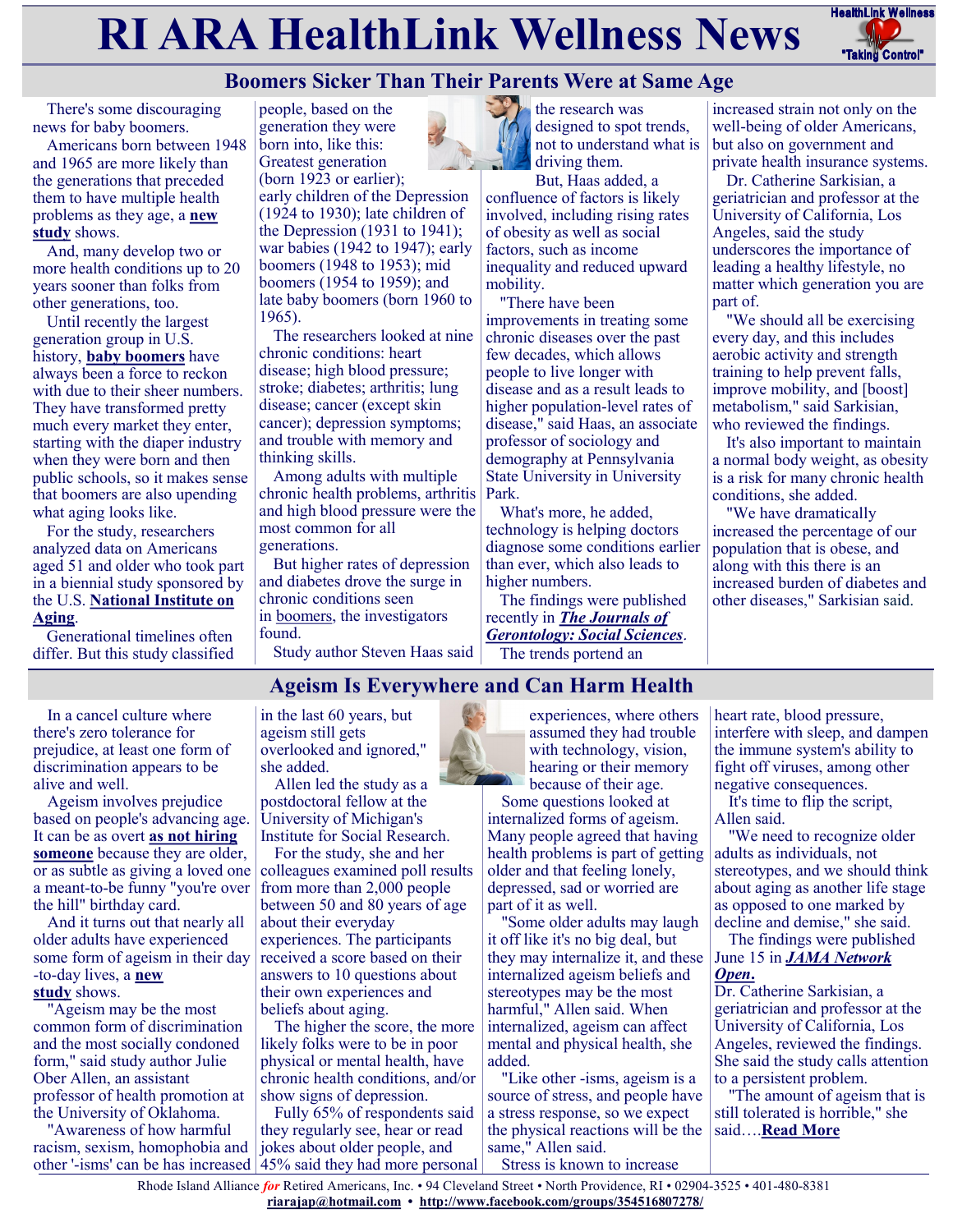# **Plant-Based Diet May Help Keep Breast Cancer Away**

Women who follow a healthy plant-based diet after menopause appear to face a substantially lower risk for breast cancer, new French research indicates.

After tracking more than 65,000 women for two decades, investigators found those who consumed a healthy, primarily plant-based diet saw their risk for developing any type of breast reliance on sugary fruit cancer drop by an average of 14%.

But the accent is on "healthy." Breast cancer risk fell only among women whose diets included a significant amount of whole grains, fruit, vegetables,

nuts, legumes, vegetable oils and tea or coffee - even if red meat and poultry occasionally figured into the equation.

By contrast, no protective benefit was seen among older women whose primarily plantbased diet was deemed relatively unhealthy, due to a heavy juices, **[refined grains](https://ask.usda.gov/s/article/What-are-refined-grains)**, potatoes, sugar-sweetened beverages and/ or desserts. Such women actually saw their breast cancer risk rise by about 20%.

Study lead author Sanam Shah said the findings "highlight that

increasing the consumption of **[healthy](https://www.health.harvard.edu/staying-healthy/the-right-plant-based-diet-for-you)  [plant foods](https://www.health.harvard.edu/staying-healthy/the-right-plant-based-diet-for-you)**, and decreasing the

consumption of less healthy plant foods, might help prevent all types of breast cancer."

But the caveat, she added, is clear: "Not all plant-based diets are equally healthy."

Given that in general "diets excluding meat generally have a 'positive' health image," some people might find that conclusion surprising, said Shah, a PhD student in epidemiology at Paris-Saclay University in

#### France.

But Shah and her colleagues did not focus on women who cut out meat entirely. None of the women

#### were **[vegetarian](https://vegsoc.org/info-hub/definition/)** or **[vegan](https://www.vrg.org/nutshell/vegan.htm)**.

Instead, the investigators honed in on women whose diets included some meat and poultry while still being primarily plantbased.

They then delved into whether healthier plant foods had a different impact on breast cancer risk compared to less healthy options, an angle typically overlooked in prior investigations….**[Read More](https://consumer.healthday.com/6-16-plant-based-diet-can-help-keep-breast-cancer-away-2657470151.html)**

# **Telemedicine Could Really Help People Battling Advanced Cancers**

As a **[bill](https://www.congress.gov/bill/117th-congress/senate-bill/3593)** that would expand Medicare coverage for telehealth services makes its way through the U.S. Senate, a new study of people with advanced cancer suggests the practice could improve the lives of patients.

The use of telehealth skyrocketed during the pandemic: A U.S. Health and Human Services **[report](https://www.hhs.gov/about/news/2021/12/03/new-hhs-study-shows-63-fold-increase-in-medicare-telehealth-utilization-during-pandemic.html)** found that usage grew 63-fold, from 840,000 users in 2019 to 52.7 million users in 2020.

As more Americans turned to telehealth, evidence that it was highly effective began to emerge, and this latest study is no exception.

After following about 1,200 patients with advanced cancer, researchers from the University of North Carolina, in Chapel Hill, found that those who

Danny Saxon was finishing a job repairing and cleaning a pool this past February when he started feeling like he had bad

He popped a couple antacid pills and chugged a few bottles of water. He tried to make himself burp, hoping that would

Minutes later, both his arms

vibrating, like all the muscles in his arms were tightening.

That's what scared him. He'd heard that a sign of a heart attack was a tingling arm. He

But he was only 50, so he

alleviate the pressure.

started tingling, almost

indigestion.

had two.

reported their symptoms electronically on a weekly basis had better physical function and control of their symptoms than those who saw their doctors in person,

but less frequently.

The weekly three-minute online questionnaire consisted of questions prodding about common cancer symptoms, from nausea to insomnia, as well as questions about financial stability, if they need help from a counselor and more. If the system concluded that further action was needed, or an alarming symptom was seen, it would trigger a response from a nurse or other monitoring attendant while offering standby instructions to the patient on how to best manage the symptom.



"One of the problems we have in general with cancer care is that a large percentage of patients don't report negative

symptoms such as pain to their providers," said Dr. Arnold Baskies, former chair of the board of directors of the American Cancer Society, who was not involved with the study. "It's not a blemish on the provider and it's not a blemish on the patient, some are just fearful of divulging. This is a great way to get that information."

While Baskies added that more research is needed on the topic, **[some companies](https://datos-health.com/)** are already approaching hospital networks looking to install these electronic monitoring systems. "A lot of things can be

monitored remotely, like biometrics with the Apple watch," said Baskies. "It's about time we moved into this whole area."

The new study surveyed 1,191 participants with a mean age of 62, so it illustrates that older folks had no problem using a digital health service.

"We had a very, very high level of engagement from older patients," said study author Dr. Ethan Basch, director of the Cancer Outcomes Research Program at the University of North Carolina's Lineberger Comprehensive Cancer Center. "Sometimes they're even more engaged than younger patients. I think there's a mythology that

**Kitchen Magnet With List of Heart Attack Symptoms Convinced Him to Go to the Hospital** The information kit had included a card spelling out the warning signs of a heart attack. they won't, but it's simply not true."...**[Read More](https://consumer.healthday.com/6-14-telehealth-could-be-boon-for-people-with-advanced-cancers-2657500573.html)**

She figured it was good information to have on hand. She cut it out and placed it over a commercial magnet that was already on the fridge, taping over the front to protect it. When they replaced their refrigerator, she'd made sure to transfer the magnet to the new one.

Morgan walked over and snapped a photo of the magnet….**[Read More](https://consumer.healthday.com/aha-news-kitchen-magnet-with-list-of-heart-attack-symptoms-convinced-him-to-go-to-the-hospital-2657524774.html)**

pushed that thought away. His wife, Morgan, called from their home in Wylie, Texas, to find out when he was leaving.

"I'm freaking out," he told her. yet. "I think I'm having an anxiety attack or something. I'll call you later."

Danny got in his truck and started driving. He couldn't decide whether to head home or to the hospital.

Morgan had never heard her husband talk like that. She thought about what he'd said. The "tingling arms" haunted her too. He could be having a heart

attack, she thought. Danny | school. is 20 years older than her, so Morgan assumed his health would one day be a concern to her. But not

Then again, Danny was on medication for high blood pressure. And, unlike her, he still smoked, despite their agreement to stop together when she was pregnant with their third child, now 2.

Suddenly, Morgan remembered the magnet she'd made some seven years earlier, when one of their sons was involved in an American Heart Association fundraiser through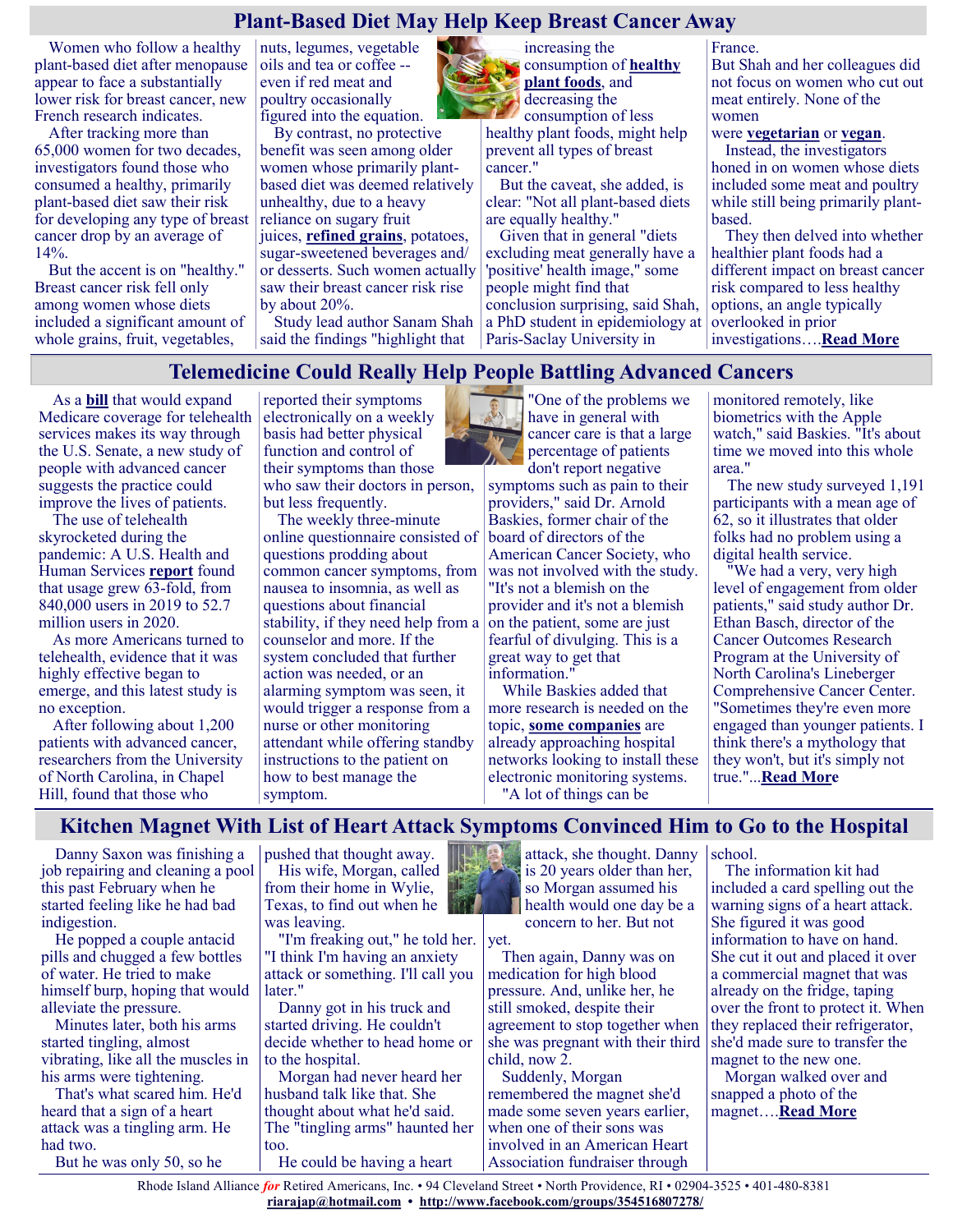# **New Alzheimer's Drug Delivers Disappointing Results**

(HealthDay News) -- An experimental **[Alzheimer's](https://www.cdc.gov/aging/aginginfo/alzheimers.htm)** drug called crenezumab did not prevent or slow mental decline in patients with a genetic mutation that greatly raises the risk of developing the disease, the results of a decade-long clinical trial show.

The mutation seen in the few hundred study participants from an extended family in Colombia means they're virtually guaranteed to develop Alzheimer's in their mid-40s to mid-50s and highly likely to die in their 60s, The New York Times reported.

The trial was the first to test a drug meant to delay or halt mental decline in people who have a genetic predisposition for

Alzheimer's, but do not yet have any symptoms.

"We're disappointed that the treatment did not demonstrate a statistically significant clinical benefit," Dr. Eric Reiman, executive director of the Banner Alzheimer's Institute and one of the study leaders, said in a **[news](https://www.gene.com/media/press-releases/14957/2022-06-15/genentech-provides-update-on-alzheimers-)  [release](https://www.gene.com/media/press-releases/14957/2022-06-15/genentech-provides-update-on-alzheimers-)** announcing the results. "At the same time, we're proud of the impact that this precedentsetting trial has had in shaping a

new era in Alzheimer's oint of view<br>
e**mentia**<br>
serious illnes<br>
f the brain. prevention research and serious illness we're extremely grateful<br>of the brain. We're extremely grateful<br>mental deter our research participants we're extremely grateful to hat is tl and their families."

> Crenezumab is a monoclonal antibody from Genenetch, part of the Roche Group. Study participants were given either the drug or a placebo.

> In 2019, Roche **[halted](https://www.alzforum.org/news/research-news/roche-pulls-plug-two-phase-3-trials-crenezumab)** two other trials of crenezumab in people in the early stages of the more common type of Alzheimer's because the drug was unlikely to provide any benefits.

These latest results add to a series of failures of drugs that target amyloid, a protein that plays a major role in Alzheimer's by forming sticky plaques in the brain, the Times reported.

In a controversial move last year, the U.S. Food and Drug Administration granted its first approval of an anti-amyloid drug, **[Aduhelm](https://www.fda.gov/news-events/press-announcements/fda-grants-accelerated-approval-alzheimers-drug)**, despite acknowledging that it was unclear if the drug could actually help patients.

Many Alzheimer's experts slammed the FDA's decision at the time, pointing to the disappointing history of antiamyloid treatments, the Times reported.

#### **Skin Tags? Moles? Products Promising to Treat Them Can Do Real Harm**

 It may seem tempting to remove a **[mole](https://www.aad.org/public/diseases/a-z/moles-types)** or **[skin tag](https://my.clevelandclinic.org/health/diseases/21528-skin-tags-acrochordons#:~:text=Skin%20tags%20(acrochordons)%20are%20small,large%20as%20a%20few%20centimeters.)** you don't like with a product that promises to make them disappear quickly.

Don't do it, experts say. Dermatologists and the U.S. Food and Drug Administration both warn about the dangers of using unregulated products for do-it-yourself removal of moles, skin tags and another type of growth known as **[seborrheic](https://my.clevelandclinic.org/health/diseases/21721-seborrheic-keratosis)  [keratoses](https://my.clevelandclinic.org/health/diseases/21721-seborrheic-keratosis)**.

Not only could doing so cause scarring and infection, but it can also mask skin cancer and make it harder for doctors to identify and treat promptly.

"There are several reasons that patients should avoid trying to treat moles at home. And that is

certainly the most concerning... that cancer patients often mistake skin cancer for benign moles," said Dr. Chad Prather, a board-certified dermatologist in Baton Rouge, La. "We commonly see patients who have a skin cancer. It's been diagnosed and their initial process was to try to treat that at home with either physical means or sometimes these over-thecounter products."

very serious skin cancers, such as **[melanoma](https://my.clevelandclinic.org/health/diseases/14391-melanoma#:~:text=Melanoma%2C%20which%20means%20%22black%20tumor,that%20gives%20skin%20its%20color.)**, Prather said.

The FDA released an advisory earlier this month warning that there is no approved prescription or over-the-counter drug for treating moles, skin tags or

seborrheic keratoses. Products sold for this purpose — such as ointments, gels, sticks and  $\blacksquare$ liquids — may contain high concentrations of **[salicylic](https://medlineplus.gov/druginfo/meds/a607072.html)  [acid](https://medlineplus.gov/druginfo/meds/a607072.html)** and other harmful ingredients, the FDA warned.

The agency has received reports about people who developed permanent skin injuries, it noted in a **[news](https://www.fda.gov/consumers/consumer-updates/products-marketed-removing-moles-and-other-skin-lesions-can-cause-injuries-scarring)  [release](https://www.fda.gov/consumers/consumer-updates/products-marketed-removing-moles-and-other-skin-lesions-can-cause-injuries-scarring)**.

That can cloud the diagnosis of it's "organic," "natural," "herbal" Simply making the claim that or "homeopathic" doesn't make it safe, according to the FDA.

> A biopsy can provide information on how deep and wide a pigmented mole diagnosed as melanoma is, Prather said. That size helps

guide treatment.

"We judge how bad a melanoma is by how deep it goes. And we really need that initial biopsy to know the true depth so that we can choose the most appropriate treatment method, whether it's surgery or checking lymph nodes or followed by [immunotherapy,](https://www.cancer.org/cancer/melanoma-skin-cancer/treating/immunotherapy.html)" Prather said.

Products that contain acids can be caustic to the skin and are not typically used in dermatology practices where there are so many other treatment options, said Dr. Cameron Rokhsar, an associate professor of dermatology at Mount Sinai Hospital in New York City….**[Read More](https://consumer.healthday.com/6-20-skin-tags-moles-products-promising-to-treat-them-can-do-real-harm-2657506511.html)**

# **How Grief Harms the Body After a Spouse's Death**

(HealthDay News) -- Heartache and heartbreak are apt terms for the intense grief caused by losing a spouse.

A new study says such a loss can lead to major health problems and even death, and the paper may help explain why that happens.

When faced with stressful situations, grieving spouses have significant increases in **[body](https://www.yalemedicine.org/news/how-inflammation-affects-your-health)  [inflammation.](https://www.yalemedicine.org/news/how-inflammation-affects-your-health)** Inflammation is associated with a range of health issues, including serious heart troubles and premature death, the Rice University researchers said.

"I was extremely motivated to publish this work because it

gives us insight into how severe grief can encourage inflammation to accumulate in the body and

put widow(er)s at risk for cardiovascular disease," study co had **[lost a spouse](https://www.nia.nih.gov/health/mourning-death-spouse)** in the past -author Ryan Linn Brown said in a university news release.

"Because we face many stressful events each day as humans, this type of response to stress in the lab means that this same process is likely happening repeatedly throughout each day or week for widows or widowers experiencing more severe grief symptoms," said Brown, a recent Ph.D. graduate in the department of psychological sciences. For the study, the research



team analyzed how stress affected levels of inflammatory biomarkers in the blood of 111 adults, aged 35 to 84, who

year.

Blood samples were collected at the start of the study and again 45 minutes and two hours after a stressful event that was part of the research. Examples include a simulated job interview with rapid-fire questioning and an assessment of complicated math tasks.

On average, participants who reported intense grief after the loss of their spouse — including deep sorrow, numbness,

yearning and loss of focus had a 19% greater increase in inflammatory biomarkers after the stressful situations compared to those who reported less severe grief, the investigators found.

The study was published recently in the journal *[Psychological Science](https://journals.sagepub.com/doi/abs/10.1177/09567976211059502?journalCode=pssa)***.** The findings add to understanding of the processes that underlie the "widowhood effect," and provide more evidence that grief directly affects the inflammatory stress response, according to study coauthor Chris Fagundes, an associate professor in the department of psychological sciences.